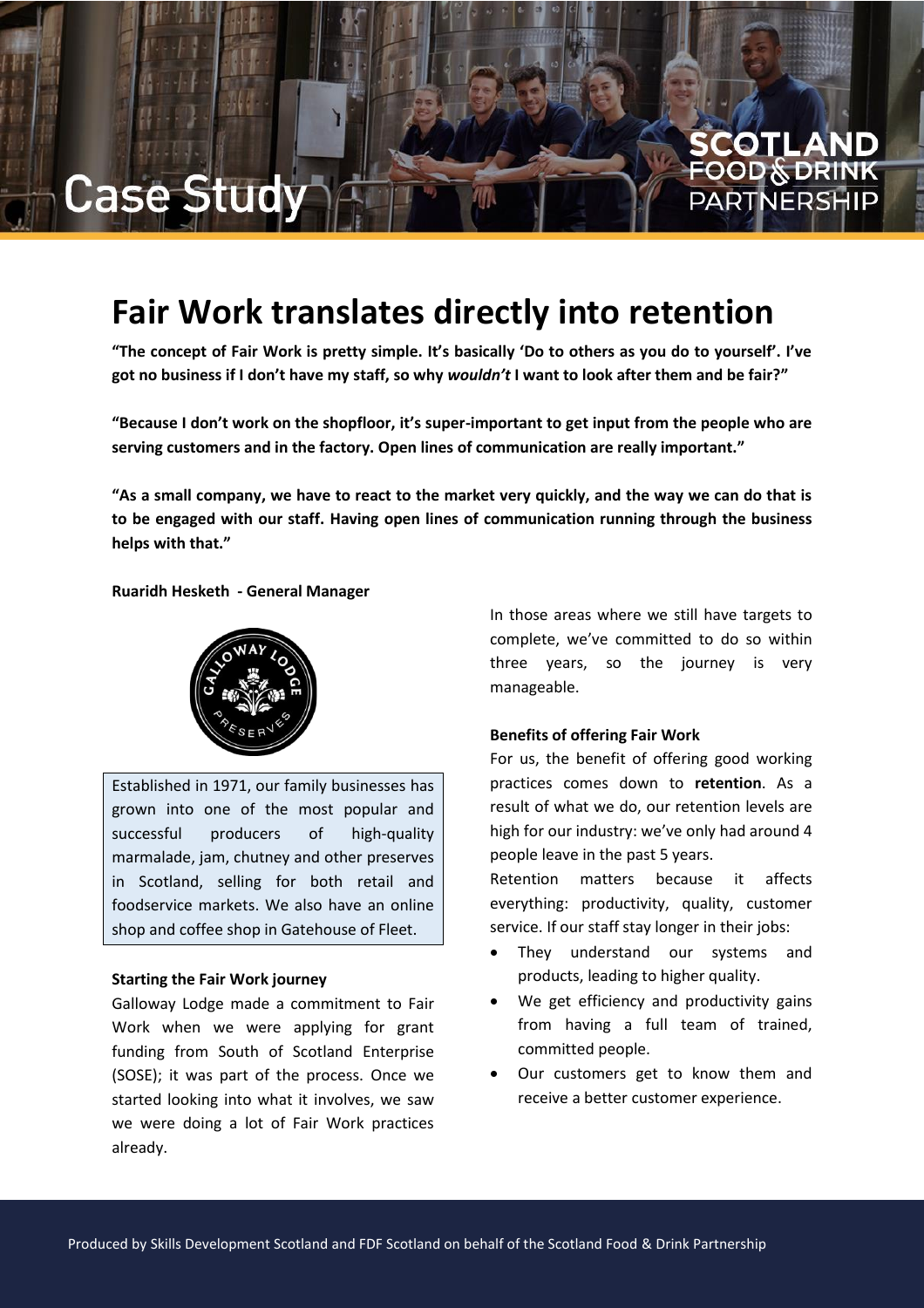

Currently, retention is more important than ever because of labour shortages:

- It can take months to recruit a new staff member.
- It takes around 4 weeks to get that new staff member fully up to speed in our factory or coffee shop, and training takes up management time.
- During all those months and weeks, we would not be operating at 100% strength. The benefits of retaining staff are hard to quantify, but they are undeniable. As our general manager Ruaridh Hesketh says, "The thought of changing staff every 6 months would be an absolute nightmare."

That's why Fair Work is good for business. So, how do we offer it in practice?

### **Training and opportunities**

The prospect of training isn't necessarily the reason why people join the business, but it's a reason why they stay. Our staff turnover is low because people realise we invest in them, and we spend time helping them develop.

- Our training provision ranges from mandatory safety training in the factory to barista training to management training.
- We use a mix of external, online and inhouse provision. For example, some of our coffee shop staff have been to Glasgow to train with our coffee suppliers, but we also spend time with them here helping them to develop their coffee and customer skills.
- To date, we haven't been in a position to offer apprenticeships, but we want to do this in future and are looking into it.

Providing opportunity is also crucial, so we promote from within. Five of our staff have been with us for 10 years or more, progressing through the company, and our head of sales first started as a 14-year-old working in the café.

### **Workforce voice**

Giving employees a voice is another important element of Fair Work and for us, as a small business, that comes down to having very open lines of communication. We have staff WhatsApp groups to stay in touch, regular management meetings with our teams at both sites, and the management team are on-site every day and very available.

### **Respecting people's needs**

Much of the Fair Work approach is about respecting people – from not using zero hours contracts to avoiding gender pay gaps. For us, it also involves respecting people's lives and family commitments. For example:

- Factory shifts finish at 3:00 pm to fit with local school timings.
- Some staff work from 9:05 am to 2:55 pm to manage pick-up times.
- We organise weekend working at the coffee shop fairly to fit around people's commitments.

Covid-19 and rising costs have delivered a financial hit to many food and drink and hospitality businesses, including ourselves. But even in more difficult times, there are many things employers can do to support staff, provide a good working environment and offer opportunities, security and respect. That for us is the essence of Fair Work.